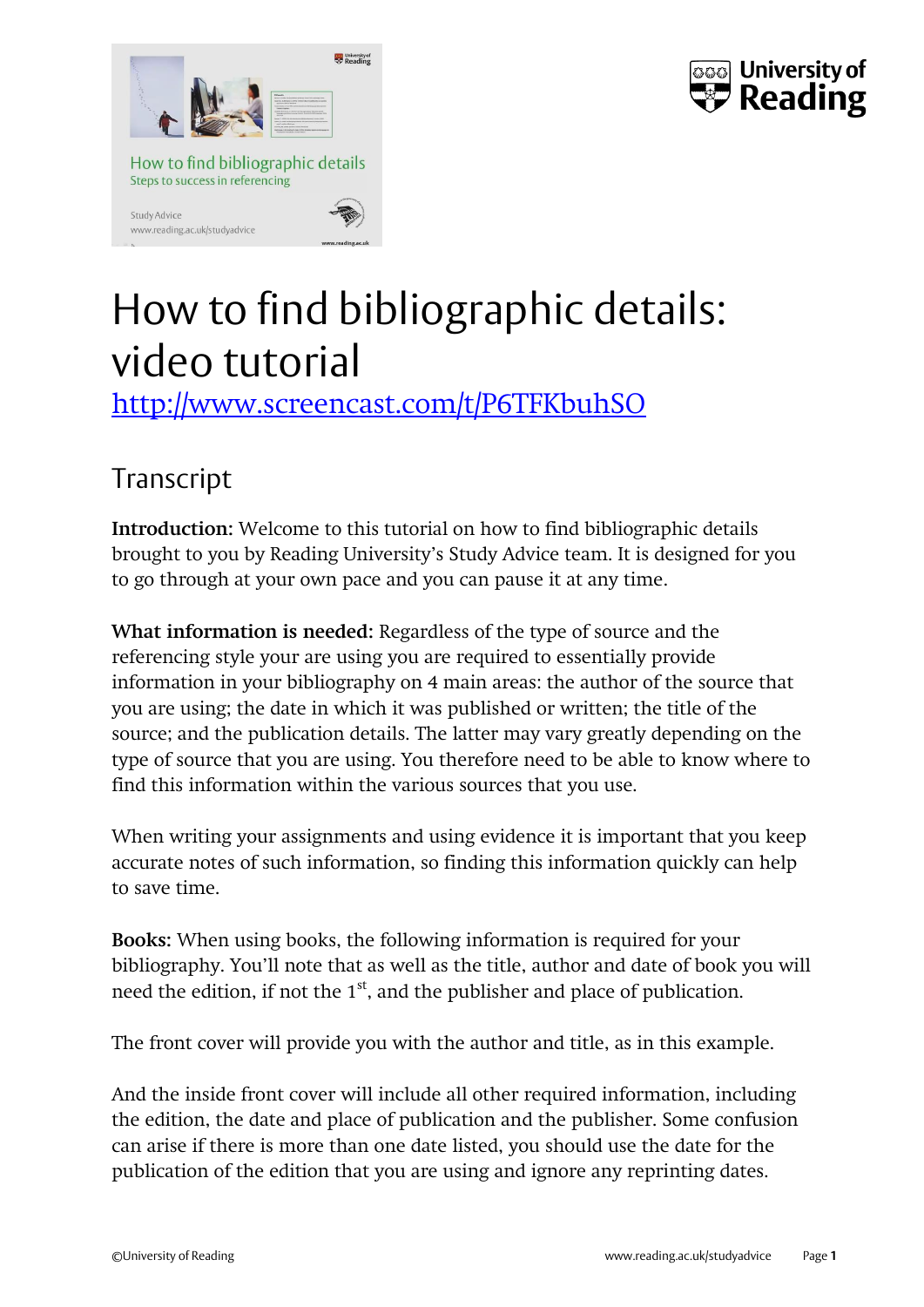Photocopying this page in any book you use will help you to ensure you can record the required information accurately.

**Chapters in edited books:** Chapters in edited books follow a similar format. However in this case the author is the author of the particular chapter you have read and the title refers to the title of the chapter. Details of the book's editors and the title of the book fall into the publication details.

The chapter's fist page will therefore provide you with the author and the title elements. And, as with the previous example, a combination of the front cover and the inside cover will provide you with the other information that you require; covering the date of publication, the edition, the publisher and place of publication. In addition you will need to record the editors of the book, which will sit next to the book's title within your bibliography.

**Journals:** When referencing journals, in a similar way to edited books, the title of the article you are using and the author are required and form the author and title components in this table. You will also need to make a note of the journal from which the article has come, the date the journal was published and a volume and issue number. These can usually be found on the front page of the article too. You may also be asked for a DOI (or digital object identifier) if accessing articles online. This can also usually be found on this front page of the article. You may be faced with a number of dates listed on articles including submission and review dates – in this instance you should be using the published date.

**Website:** When using websites you should try, as much as possible, to follow the same format, looking for an author, date, title and publication details. In the first instance you should look for an author of the particular page or document you are using and take a note of this. This may appear under the title or at the bottom of the page. If you can find no named author, it is acceptable to use the organisation. The date refers to the date the page was published not the date that you are viewing it and you may find a copyright date at the bottom of the page to help with this. Within publication details you will need to take a note of the full URL and the date you accessed the information.

Using this example you can see that the required information has been found by both searching the top and bottom of the webpage.

For more information on referencing website click on this link to our 'referencing websites tutorial'.